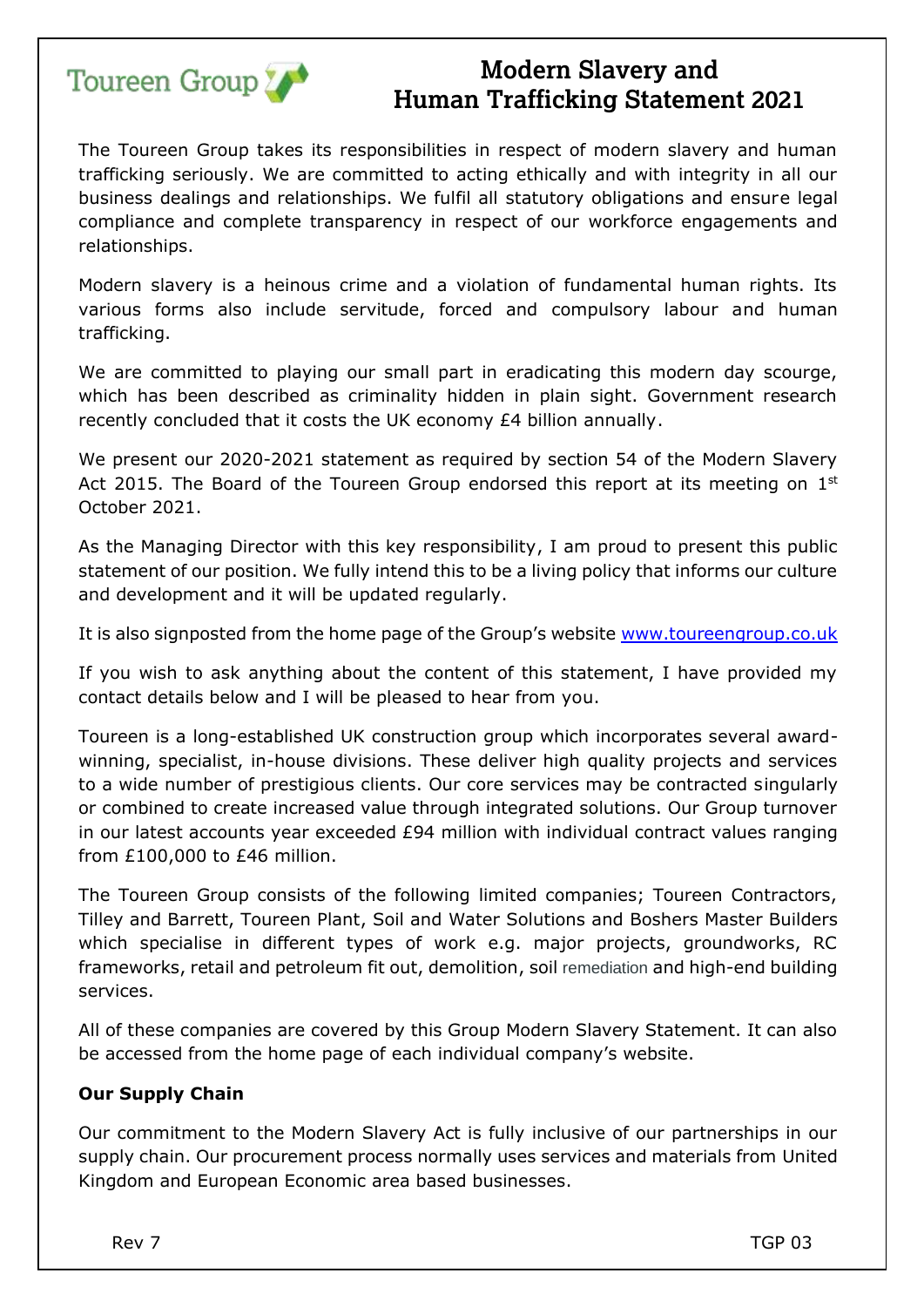

The nature of our activities means that we rely significantly on our supply chain. Our supply chain is not particularly complex but it does contain over two hundred and fifty organisations. Of course, we are therefore limited in the level of verification we can undertake – particularly in respect of items emanating originally from secondary sources.

As one element of our procurement policy, we undertake due diligence with suppliers. We attempt to ascertain that no product/material/service we purchase or labour used has been tainted by slavery, exploitation, coercion or human trafficking. Our ability to verify their assurances is fairly limited. If we discover infringements or have reason to disbelieve assurances we receive, we will, of course, review our relationship with such suppliers.

We have three categories of material and product providers; preferred, strategic and client specific (where we are given bespoke orders from clients for specific materials as part of the tender to fulfil).

We have long standing transactional histories with our preferred suppliers, some as long as twenty five years. Only preferred suppliers from our central database can be authorised by our Procurement team. Around eighty percent of our materials and products are sourced through a nominal number of preferred suppliers. These suppliers provide materials such as concrete, sand, timber products and steel.

Timber products are sourced through UK based companies who adhere to the Forest Stewardship Council (FSC). Plywood is also sourced through UK based companies with sustainable sources and are aligned to the Programme for the Endorsement of Forest Certification (PEFC).

Where Clients/the main Contractor order bespoke materials we undertake specification due diligence process, whereby we only use UK and EU companies who may then source products and materials as contractually required by the tender from around the world.

We also utilise strategic suppliers for product and materials only. These suppliers would also not be authorised to provide labour services. These suppliers usually provide 'one off' materials or products on an ad hoc basis which could be transactions made in UK high street shops or via online websites such as Amazon. Not all suppliers offer a credit facility, so strategic suppliers form an important part of the procurement process.

We annually review our procedures with our supply chains in terms of assessing and managing their levels of risk.

Labour forms a central pillar to our ability to undertake construction related activities. We are committed to ensuring there is no slavery or human trafficking within any part of our business or supply chains. We aim to achieve this through our recruitment policies and procedures and supplier due diligence processes.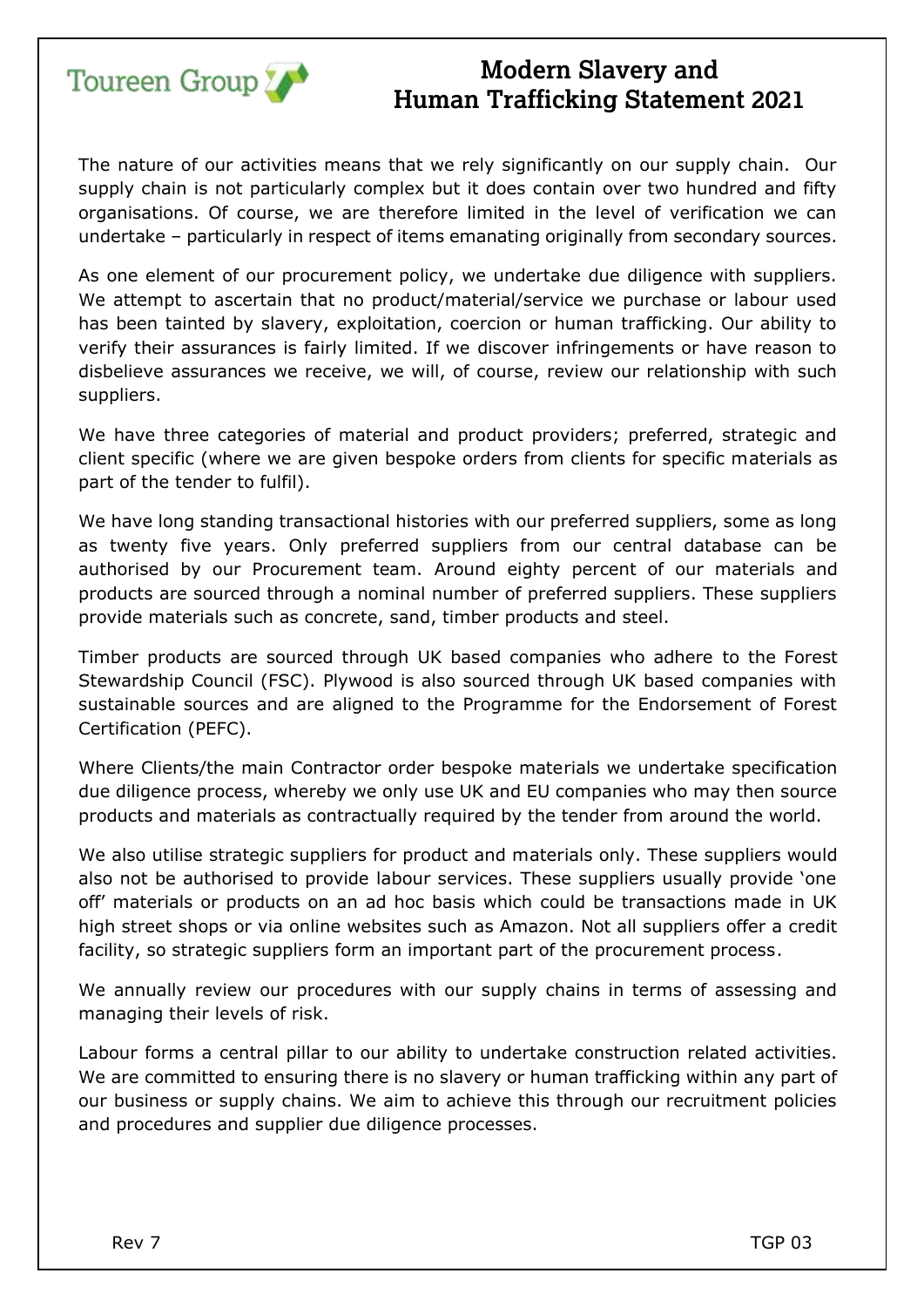

During our investigations we have not identified any significant risks of modern slavery or human trafficking within areas of our organisation or its supply chain. We would describe our overall risk level as low.

We take the following steps to reduce our risk levels:

### **Directly employed**

- Provide successful candidates with a written offer letter before they start work which states that their offer of employment is subject to the production of appropriate documentary evidence confirming their right to work in the UK
- Successful candidates must produce before their start date or on the morning of their start date their passport (original documents only, no photocopies) in person. In addition, in order to comply with the Asylum and Immigration Act 1996 requirements, evidence of the right to reside and work in the UK, including work permits and visas is sought from all successful applicants and checked by experienced staff

### **Sub-contractors and labour only agencies**

Where we engage with sub-contractors or labour only agencies, they must satisfy us contractually that their own staff have the right to work in the UK. We also require sub-contractors to attend our full company induction before they attend our premises, office or construction site. Our induction includes a safety briefing, qualifications check, identification and verification of their right to work credentials.

Due to recent changes in immigration law we have appointed an external immigration specialist to provide assistance with matters relating to immigration and adherence. We use Government websites to verify candidates work to right status. https://right-towork.service.gov.uk/view/share-code

Furthermore, we utilise a passport scanner at company inductions to read codeline data from passports to verify authenticity.

We annually undertake refresher briefings to all our workforce to ensure that they are aware of Modern-Day Slavery and how it can be recognised and reported. Personnel are also made aware of Anti Slavery Day on 18th October 2021.

Our Compliance team have undertaken a risk assessment on the above processes and determined the risk to our business model as low.

We also operate due diligence provisions in respect of our own operations. Any area of our activity which carries a significant risk of modern slavery or human trafficking is subject to a specific risk assessment. We have undertaken one such risk assessment in the past 12 months. This did not lead to the discovery of any modern slavery/human trafficking issues.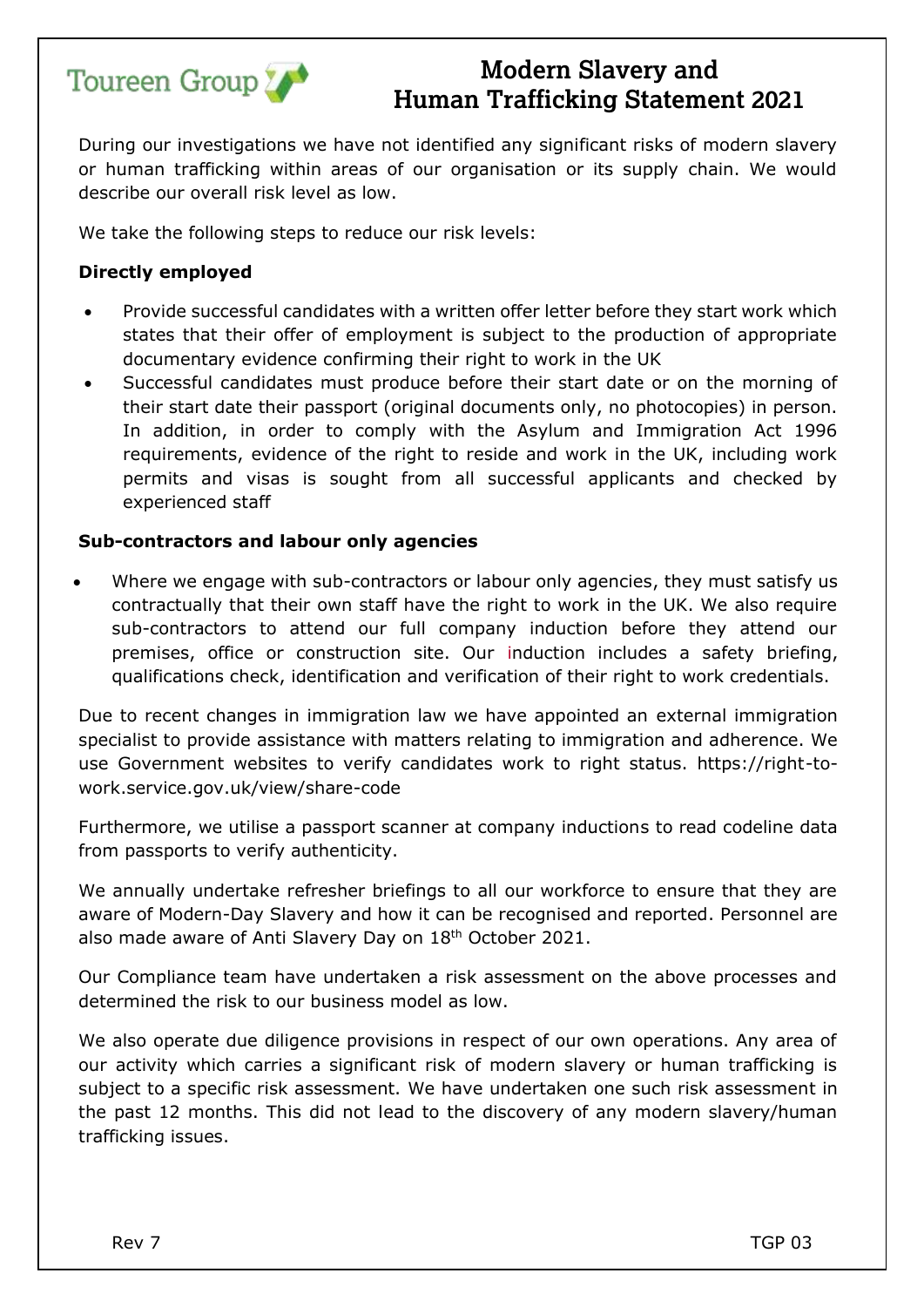

We are committed to monitoring and maintaining our low risk e.g. through increasing awareness of slavery and human trafficking issues. This includes utilising our company communication provisions e.g. toolbox talks.

We operate a legally compliant, planned approach to procurement and payment. We also ensure that our organisation and its staff observe the provisions of the Bribery Act 2010.

We acknowledge that seasonal work can present particular risks; especially where migrant labour is used. This is a no risk area for our organisation as we do not utilise any seasonal migrant workers.

In terms of our suppliers, we encountered no examples of modern slavery/human trafficking in the past 12 months. We have a zero tolerance to Modern Slavery breaches. We would not work with suppliers who infringe our principles. Should we discover infringements, we would terminate their contract.

One of the most important ingredients of a successful business is undoubtedly its employees. We have already commented on our commitment to legally compliant terms and conditions of employment. We uphold the highest standards in our human resources policies and practices.

You can view our Equal Opportunities, Recruitment and Promotion Policy here. [https://www.dropbox.com/s/gducz266gyljnz7/TGP%2010%20-](https://www.dropbox.com/s/gducz266gyljnz7/TGP%2010%20-%20Equal%20Opportunity%20Policy%20-%20Rev%204.pdf?dl=0) [%20Equal%20Opportunity%20Policy%20-%20Rev%204.pdf?dl=0](https://www.dropbox.com/s/gducz266gyljnz7/TGP%2010%20-%20Equal%20Opportunity%20Policy%20-%20Rev%204.pdf?dl=0)

Our recruitment and promotion policy enshrines a modern slavery and human trafficking guarantee. No member of staff is subject to forced labour or coercion: every member of staff enjoys 100% legally compliant employment.

We provide clear guidance to staff about tackling bribery and corruption. We operate specific provisions through which they can confidentially report any concern or "blow the whistle". We promote equality and diversity and have adopted measures to deal with any instances of intimidation, bullying or harassment. All members of staff have access to our grievance procedure.

You can view our Bribery provisions here

https://www.dropbox.com/s/eevmtccsqpkru4s/TGP%2001%20-%20Anti-Bribery%20and%20Corruption%20Policy%20-%20Rev%204.pdf?dl=0

You can view our Whistleblowing policy here

https://www.dropbox.com/s/zmz1hgz9lfyw733/TGP%2022%20- %20Whistle%20Blowing%20Policy%20-%20Rev%204.pdf?dl=0